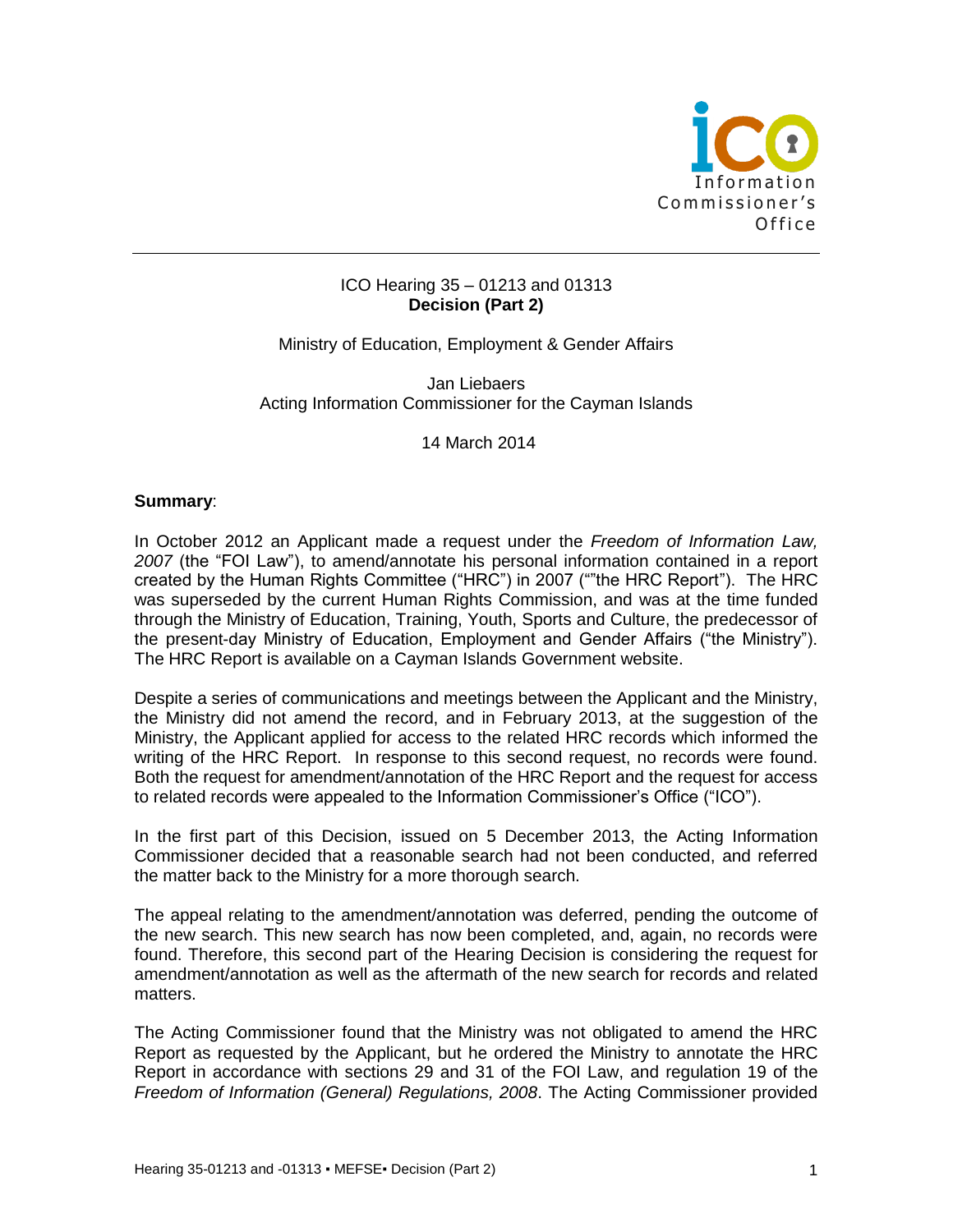details as to the parts of the report that need to be annotated in accordance with these provisions.

In relation to the search, the Acting Information Commissioner was satisfied that a reasonable search had now been completed, but found that the Ministry's security provisions in relation to the transfer, shipment and or storage of records are insufficient, and required that the Ministry address these shortfalls in the ongoing development and review of its records management tools and policies in conjunction with the Cayman Islands National Archive ("CINA").

The Acting Commissioner also recommended that CINA develop or review Governmentwide policies and procedures relating to the security and physical movement of records, and review its internal policies and procedures relating to the physical transfer of records to CINA so as to avoid a repeat of the miscommunication that appears to have occurred in this case.

# **Statutes<sup>1</sup> Considered:**

*Freedom of Information Law, 2007 Freedom of Information (General) Regulations, 2008 National Archive and Public Records Law, 2010 revision*

## **Contents:**

<span id="page-1-1"></span> $\overline{\phantom{a}}$ 

# <span id="page-1-0"></span>**A. INTRODUCTION**

[1] For a chronology and background to the requests and appeals relevant to this Hearing I refer to paragraphs 1 to 12 of the first part of the Decision, issued on 5 December 2013. For my discussion and findings in relation to the Ministry's preliminary points on jurisdiction, I refer to paragraphs 13-26 of that same Decision.

<sup>1</sup> In this decision all references to sections are to sections under *the Freedom of Information Law, 2007*, and all references to regulations are to the *Freedom of Information (General) Regulations 2008*, unless otherwise specified.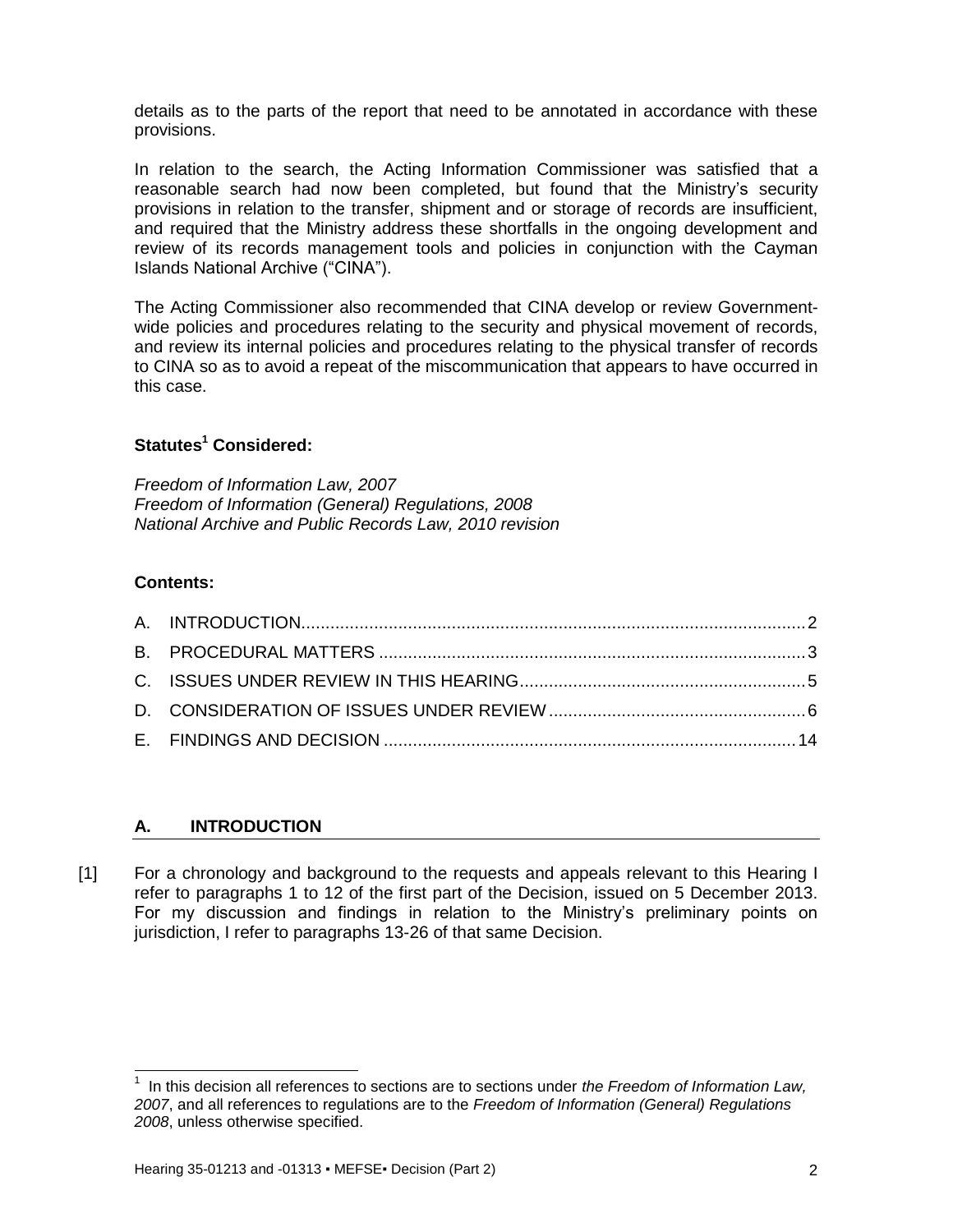## **B. PROCEDURAL MATTERS**

#### THE NEW SEARCH CONDUCTED BY THE MINISTRY

[2] On page 12 of the earlier Decision I decided the following, amongst other things:

*I require the Ministry of Education, Employment & Gender Affairs to make reasonable efforts to locate the records of the Human Rights Committee requested by the Applicant, and inform the Applicant and the ICO within 30 calendar days from the date of this Decision whether or not any further records have been located.* Such efforts are to bear in mind the suggestions and conclusions in *paragraphs 56-64 above.*

*Whether or not responsive records are located, I require the Ministry to provide me within the same time period with an affidavit listing the efforts made to locate the records. The affidavit must include, but not be limited to, a listing of the names of the individuals and bodies contacted, the reasons why they are contacted, the dates of attempts at making contact, whether such attempts were successful or not, the responses of contacted individuals and bodies, and other details depending on the circumstances.*

- [3] Under section 47 of the FOI law, the Ministry had 45 days to apply for an appeal to the Grand Court by way of a judicial review.
- [4] On 20 January 2014 the Ministry sent me an affidavit with attached documents detailing most of the required information on the new search undertaken. The following points arise from the Ministry's affidavit and response:
- [5] I note that the Ministry has done a great deal of work to try and locate the relevant records of the HRC. However, in the end, this still has not resulted in any records being found.
- [6] Although I made it quite clear that I required the Ministry to contact the person who at the time of the Report was the Chairman of the HRC, in order to verify whether he may hold any records, the Ministry again neglected to do so until being prompted by the ICO on several occasions. This is disappointing and violates the requirement stated in the Decision of 5 December 2013 in which I made it quite clear that this specific omission was a major reason for my finding that the Ministry's search efforts at that time had been insufficient. 2 In paragraph 63 of that Decision I wrote:

*More importantly still, the, then, Chairman does not appear to have been contacted to see if he may hold any relevant records. This seems to me to be a serious flaw as he would be a person who might reasonably be expected to hold records of the Committee's activities. Incidentally, the Applicant himself asked the Ministry to contact the, then, Chairman, but apparently the Ministry did not act on this suggestion. It is reasonable to expect that a thorough and careful search would include contacting the former Chairman of the Committee whose records are being looked for.*

[7] The Ministry did not contact the, then, Chairman until 30 January 2014and it was only on 20 February that I received confirmation that the, then, Chairman does not hold any

 2 See para 63 of *Decision 35-01213 and 01313*, 5 December 2013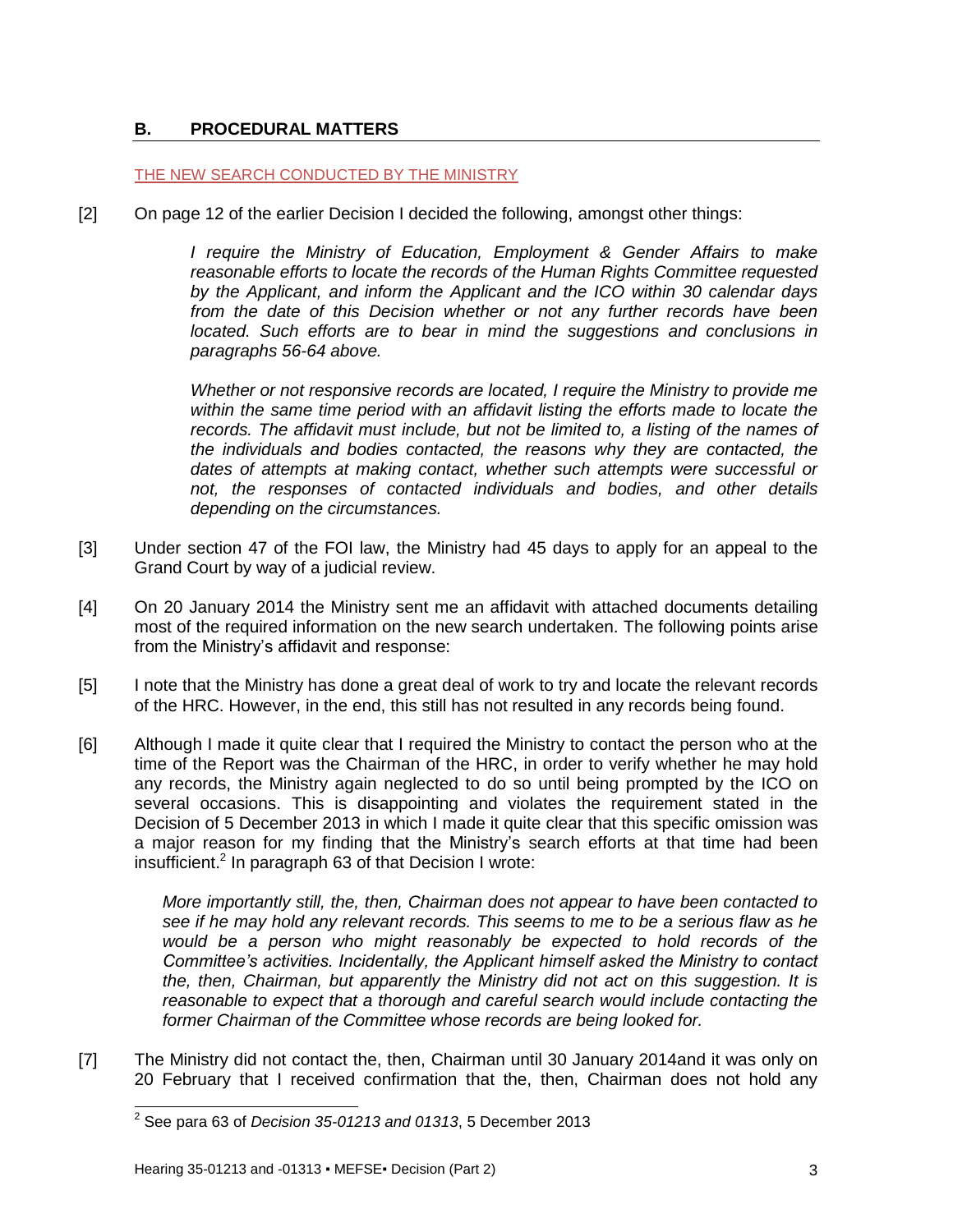records relevant to this matter. I have no reason to suspect that this response is not truthful.

- [8] According to evidence provided by some of the sources contacted by the Ministry, the whereabouts of the HRC records were known until May 2011, when they appear to have been slated for transfer to CINA from their location at the Royal Plaza offices of the Ministry of Education. This transfer was planned in the context of a larger move to the new Government Administration Building.
- [9] While a general request was made to transfer the records to CINA in the form of a signed transfer form, the actual physical delivery/collection of the records was to be arranged in a subsequent email to CINA staff. According to a statement from the CINA Director, a member of the HRC clarified that the final arrangements for delivery/pickup of the records at the time were to be made by the current Information Manager ("IM") of the Ministry. However, the communication that would trigger the pickup appears never to have taken place, and the records were therefore never placed in the custody of CINA. This was recently also confirmed in a physical search for the HRC records in the CINA building.
- [10] I am surprised that CINA did not follow up when no pickup request was received, since CINA had in principle agreed to accept the records in their collections, and should logically have had some concerns about their wellbeing.
- [11] The HRC Member's email quoted by the CINA Director has not been made available to me, and nor has the Ministry's IM noted or adequately explained her role in these events. This may be a simple oversight, but I am surprised that the IM has not done so, given her personal role in these matters at the time they were unfolding. What is certain, according to these sources, is that records did exist at one time, but have since disappeared.
- [12] The Manager of the Commissions Secretariat explains in her statement that, in a separate, previous transfer of HRC files, she personally took two boxes containing HRC case files to a named Ministry staff member at the Ministry's Cayman Financial Centre offices. This appears to have been done during or after the summer of 2010.
- [13] The IM highlights in her affidavit that "during the period in question, there was no employee with that name who was working in the Ministry of Education". It is not exactly clear what conclusions are being drawn from this fact, but it seems that this is seen as evidence that the transfer could not have taken place at all. I find this logic unconvincing. In any event, it again appears that HRC records that were in the hands of the Ministry at one time, have since disappeared without any explanation.
- [14] As frustrating as this state of affairs is, I want to clarify that I have no reason to believe that the disappearance of the HRC records, either in 2010 or 2011, was intentional.
- [15] **Given the evidence provided to me I am satisfied that the Ministry has met its legal obligations to make reasonable efforts to locate the requested records.**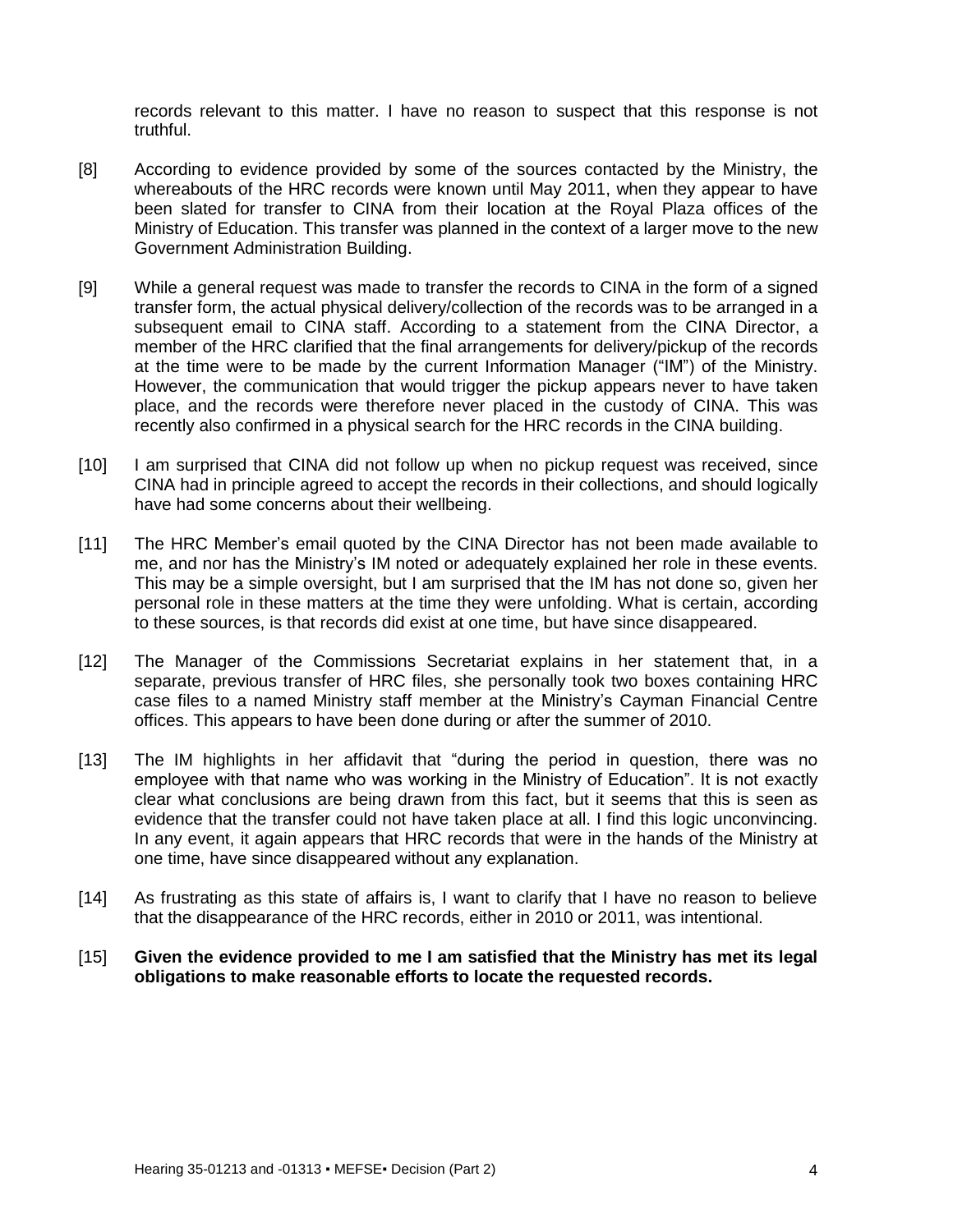RECORD KEEPING ISSUES

[16] In paragraph 36 of the Decision of 5 December 2013 I made the following statement about record keeping of Government committee records:

> *The management of records of Government committees is particularly troublesome, as such committees generally work without secretarial support, and it is often unclear who is responsible for creating a record of discussions and decisions, and who holds and maintains the "official record". These uncertainties are multiplied when the committee ceases to exist, effectively increasing the risk that records disappear from view and cannot be accessed when needed, under FOI or otherwise.*

- [17] The narrative that has come to light in the affidavit provided, and attached documentation shows yet another aspect of the "troublesome" nature of Government record keeping as it pertains to committees, and also more generally demonstrates the serious security risks that exist when offices move and records are physically transferred from one location to another.
- [18] None of the individuals who provided evidence in this matter dispute the highly confidential nature of at least some of the records of the HRC. That such records would nonetheless – as is clearly demonstrated in this instance - appear to have been denied the protection and care they deserve, and could simply disappear without anyone even noticing, is neglectful and irresponsible. That these records were earmarked for transfer to CINA makes their disappearance all the more disappointing.
- [19] I sincerely hope that this is an isolated incident, but I fear it may not be, and I believe it shows a cavalier attitude among some public authorities towards the records and information that are entrusted to them as vitally important, but too often poorly managed, assets of the Government.
- [20] I have already, in the Decision of 5 December 2013, required that the Ministry commence or continue collaborating with CINA on the development of operational record keeping tools, including tools relating to committees reporting to the Ministry, and report back to me within 3 months from that date on progress made. The Ministry has done so, as confirmed by the CINA Director, and I am satisfied that the Ministry has met my requirement in this regard.

## <span id="page-4-0"></span>**C. ISSUES UNDER REVIEW IN THIS HEARING**

- [21] Of the two issues that were appealed by the Applicant, the first issue, the reasonableness of the search conducted by the Ministry, has been dealt with in the Decision of 5 December 2013 and above.
- <span id="page-4-1"></span>[22] The second issue, the request for amendment/annotation remains outstanding, and is the question under review here.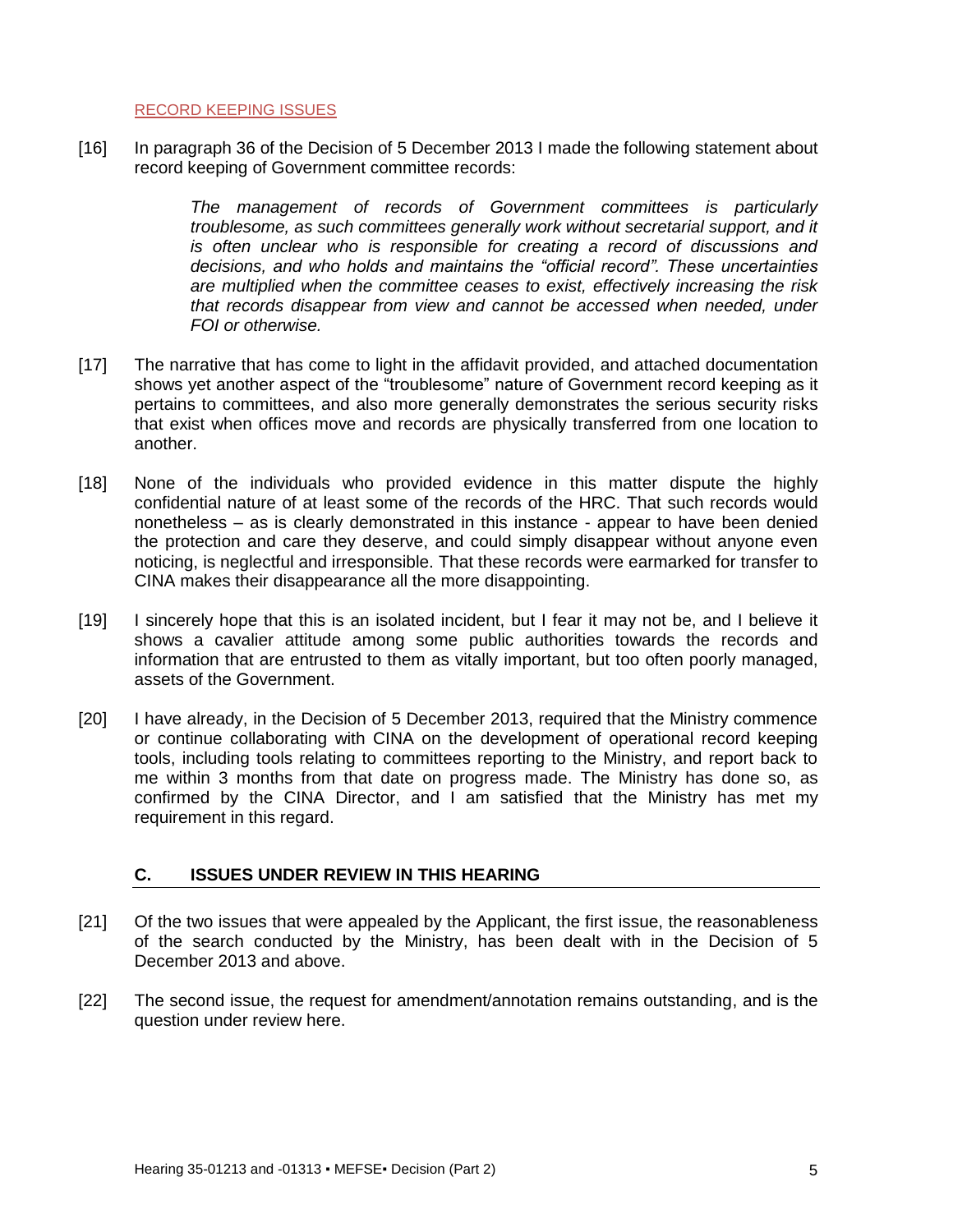## **D. CONSIDERATION OF ISSUE UNDER REVIEW, THE REQUEST FOR AMENDMENT/ANNOTATION**

- [23] In order to determine whether the Ministry has met its obligations relating to amendment/annotation under the Law, the following questions need to be answered in relation to the specific request made by the Applicant:
	- I. Was the request an application for amendment or annotation?
	- II. Has the Applicant met the legal requirements relating to making an application for amendment and/or annotation?
	- III. If so, did the public authority meet its legal obligations in respect of either amendment or annotation?
	- IV. What steps, if any, must now be taken by the public authority?

### I. WAS THE REQUEST AN APPLICATION FOR AMENDMENT OR FOR ANNOTATION?

- [24] The FOI Law makes different provisions in relation to a request for amendment and a request for annotation. As such, it is important to know what the Applicant has actually requested.
- [25] From the Applicant's written request and subsequent communications, it is clear that he has not chosen either amendment or annotation, but has consistently indicated desiring both, for instance in the original application which requested the Ministry "**to amend, to put an annotation** in the [HRC report] [Applicant's emphasis]". This same phrase, or a phrase with a similar dual meaning, was consistently used in subsequent correspondence.
- [26] I take this to mean that the Applicant wants an amendment of the Report, or, alternatively, if that cannot be agreed to, an annotation. This is a reasonable interpretation, in that an amendment would amount to a re-writing of certain parts of the Report, which is what I believe the Applicant wants most, while an annotation is a more limited statement of an alternative view which accompanies the original record but leaves it intact, which would be his second choice.
- [27] **Therefore, the request was for both amendment and for annotation.**

#### II. HAS THE APPLICANT MET THE REQUIREMENTS RELATING TO MAKING AN APPLICATION FOR AMENDMENT AND/OR ANNOTATION?

[28] Section 28 requires that a number of conditions need to be met before a person is entitled to make an application for amendment or annotation. It states:

> *28. (1) Where a person seeks or has been granted access to a record but claims that the record relating to his application contains personal information about himself that-*

*(a) is incomplete, incorrect, out of date or misleading; and*

*(b) has been used, is being used or is available for use by a public authority for administrative purposes,*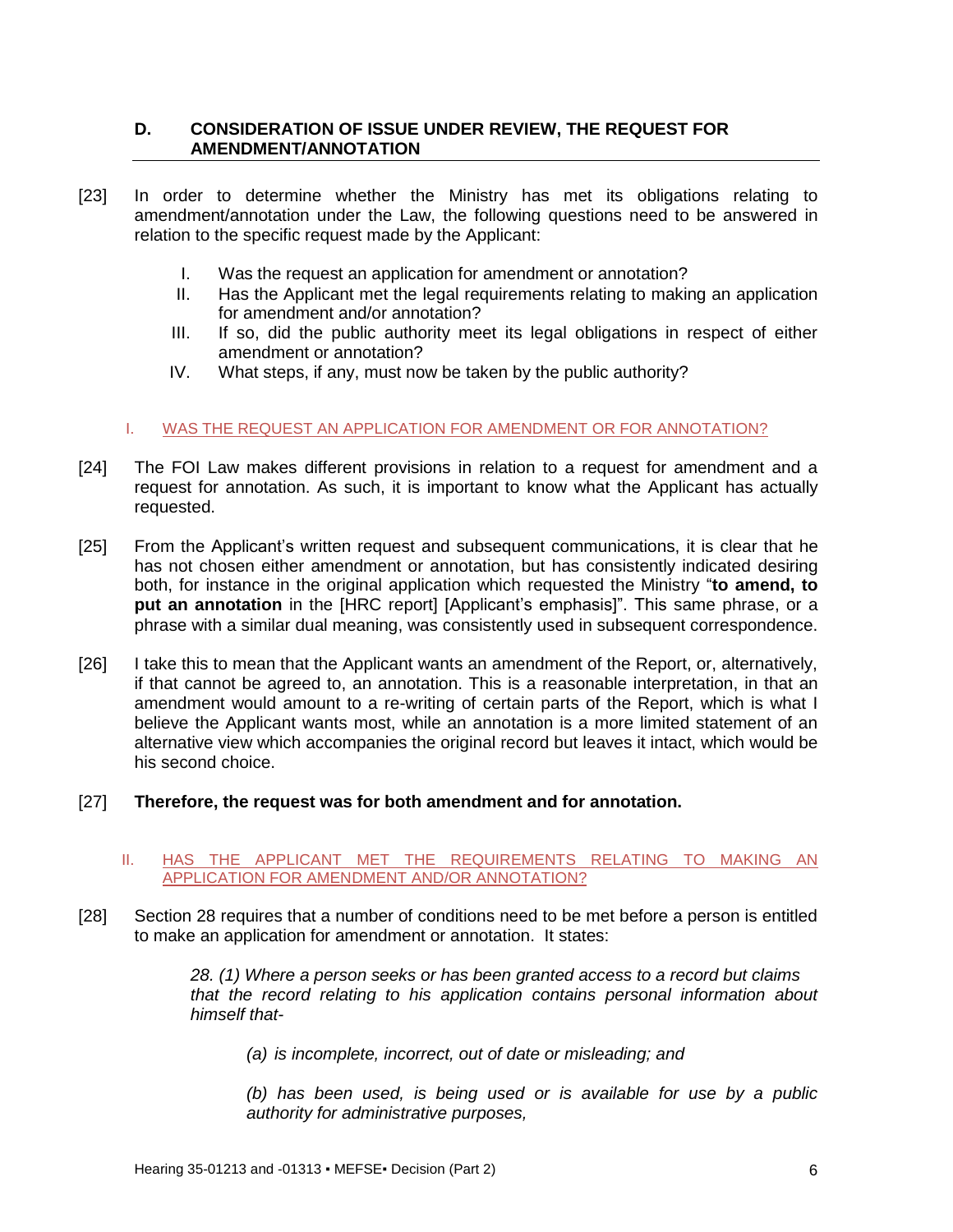*the person may apply to the public authority for an amendment or an annotation of that record.*

*(2) An application under this section shall be in writing and shall specify, as far as practicable, the record claimed to be the personal record requiring amendment or annotation and shall-*

*(a) in the case of an application for amendment, specify-*

*(i) whether information in the record is claimed to be incomplete, incorrect, out of date or misleading and the information in respect of which that claim is made;*

*(ii) the applicant's basis for making that claim; and*

*(iii) the nature of the amendment required by the applicant;*

*(b) in the case of an application for annotation, be accompanied by a statement specifying-*

> *(i) the matters referred to in paragraph (a) (i) and (ii); and (ii) the information that would make the record complete, correct, up to date and not misleading.*

[29] The Ministry submits that the Applicant did not provide the necessary proof required under sections 28-29, since he

> *did not state the information in respect of which the claim was being made, the basis for making the claim, the nature of the amendment… required in accordance with section 28(1)(a) or the information which should make the record complete, correct, up to date, and not misleading in accordance with section 28(2)(b)…*

[30] The Ministry asserts that it did not make a decision not to amend the HRC Report, but that the Applicant simply failed to provide the necessary evidence for it to make a determination in the matter.

#### Criteria listed in section 28(1):

- [31] The HRC Report is undoubtedly about the Applicant. It mentions a number of personal biographical details and opinions about the Applicant, and therefore contains his personal information. However it does not solely consist of his personal information as it also includes a number of general legal arguments, findings and interpretations made by the HRC. These arguments, findings and interpretations are not the Applicant's personal information, to the extent that they are general points of Law and interpretation and are not about him. I will address this question further below.
- [32] As stated in paragraph 4 of the chronology in the Decision issued on 5 December 2013 the Applicant attempted to state his case as to why he felt the report was "incomplete, incorrect, out of date or misleading":
	- *[4] In the course of the ensuing months, the Ministry asked for a number of clarifications relating to the requested amendment/annotation. The*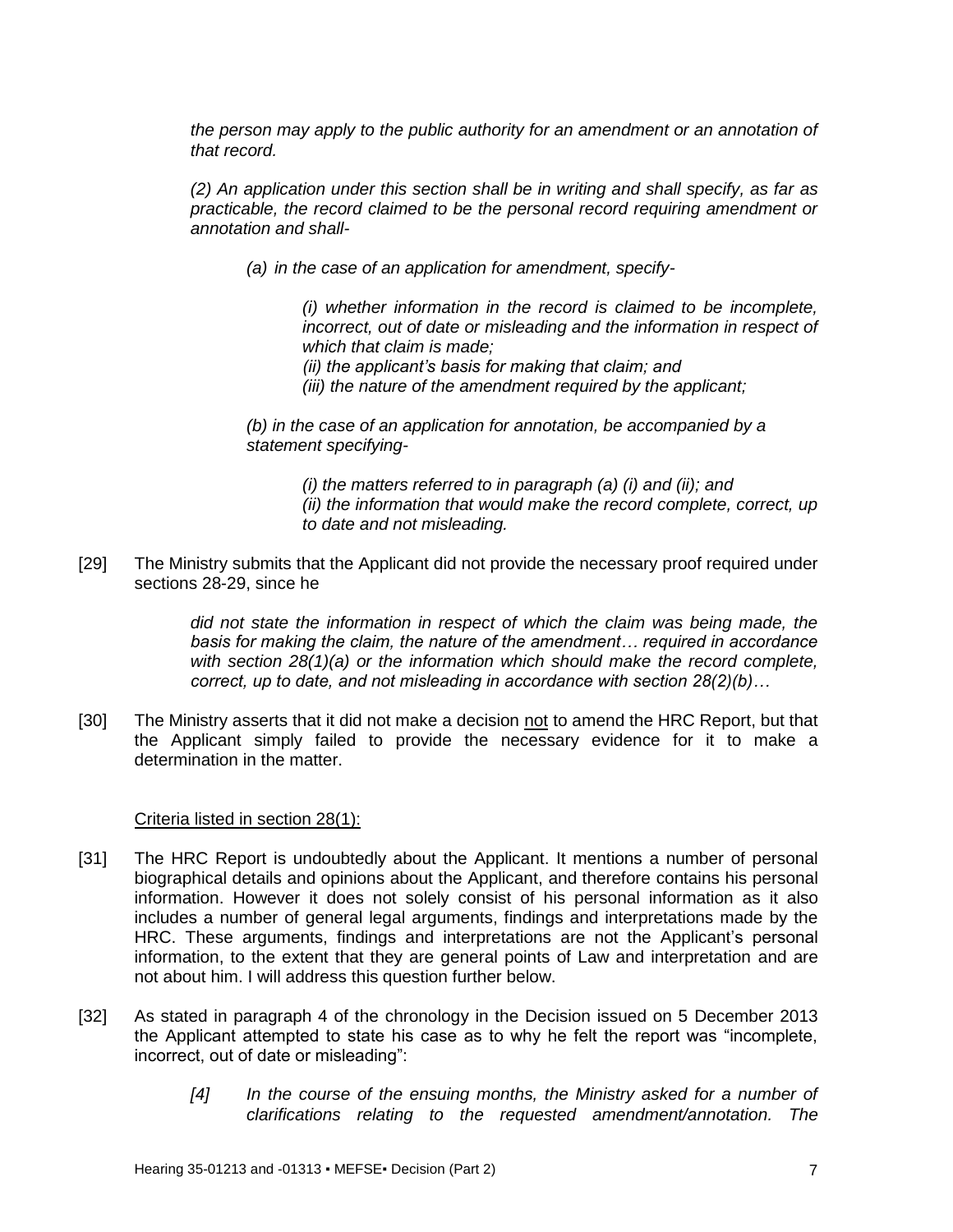*Applicant requested, but was initially refused, a face to face meeting with the Ministry's Information Manager ("IM") to clarify his position. A meeting eventually took place on 22 January 2013, during which the Applicant provided a number of clarifications and details. However, the Ministry stated that it was not willing to amend the Report, and asked the Applicant to demonstrate irrefutably that the records should be annotated.*

- [33] Specifically, the Applicant brought a 12-page handwritten document to the meeting which contained his arguments for the requested amendment/annotation, but the Ministry stated that it needed further proof before it would be willing to annotate the Report. This led to the Applicant's request for the supporting HRC documents which, we now know, cannot be located or no longer exist.
- [34] One of the points the Applicant made was that the HRC Report is factually wrong on the question whether pension contributions were made by a previous employer. The Applicant also expressed his disagreement with the HRC's interpretation of the applicable legislation and their conclusions regarding his case. These views were further elaborated upon in his initial submission to this Hearing which has been communicated to the Ministry as per normal ICO policies and procedures.
- [35] The Applicant accessed the HRC Report on the HRC website, and stated in the original request of October 2012 that the Report contains his "incomplete, incorrect and misleading" personal information. I note that the Applicant did not claim that any information was out of date, and this is therefore not at issue.
- [36] The HRC Report, which is available on a government website, was the vehicle by which the public authority informed the Applicant and the general public of its decision. It therefore meets the criterion relating to Government's use of the HRC Report for administrative purposes.
- [37] **Therefore, the required criteria are met, and I confirm the Applicant has made a proper application for both amendment and annotation to the HRC Report under subsection 28(1).**

#### Criteria listed in section 28(2):

- [38] The Applicant applied in writing, and identified the relevant record, namely the HRC Report.
- [39] The Applicant also specified what information is "incomplete, incorrect and misleading". For instance he refers to paragraph 44 of the Report where he refers to his former employment and whether pension and health insurance contributions were made.
- [40] According to the HRC Report the documentation provided by the Applicant suggested that pension contributions were made, and that while the documentation did not show health insurance deductions, "this does not confirm that such payments were not made by the employer".
- [41] However, the Applicant disagreed and stated the basis for making this claim by providing evidence in the form of pay stubs and pay statements for the relevant time period showing no pension or health insurance contributions.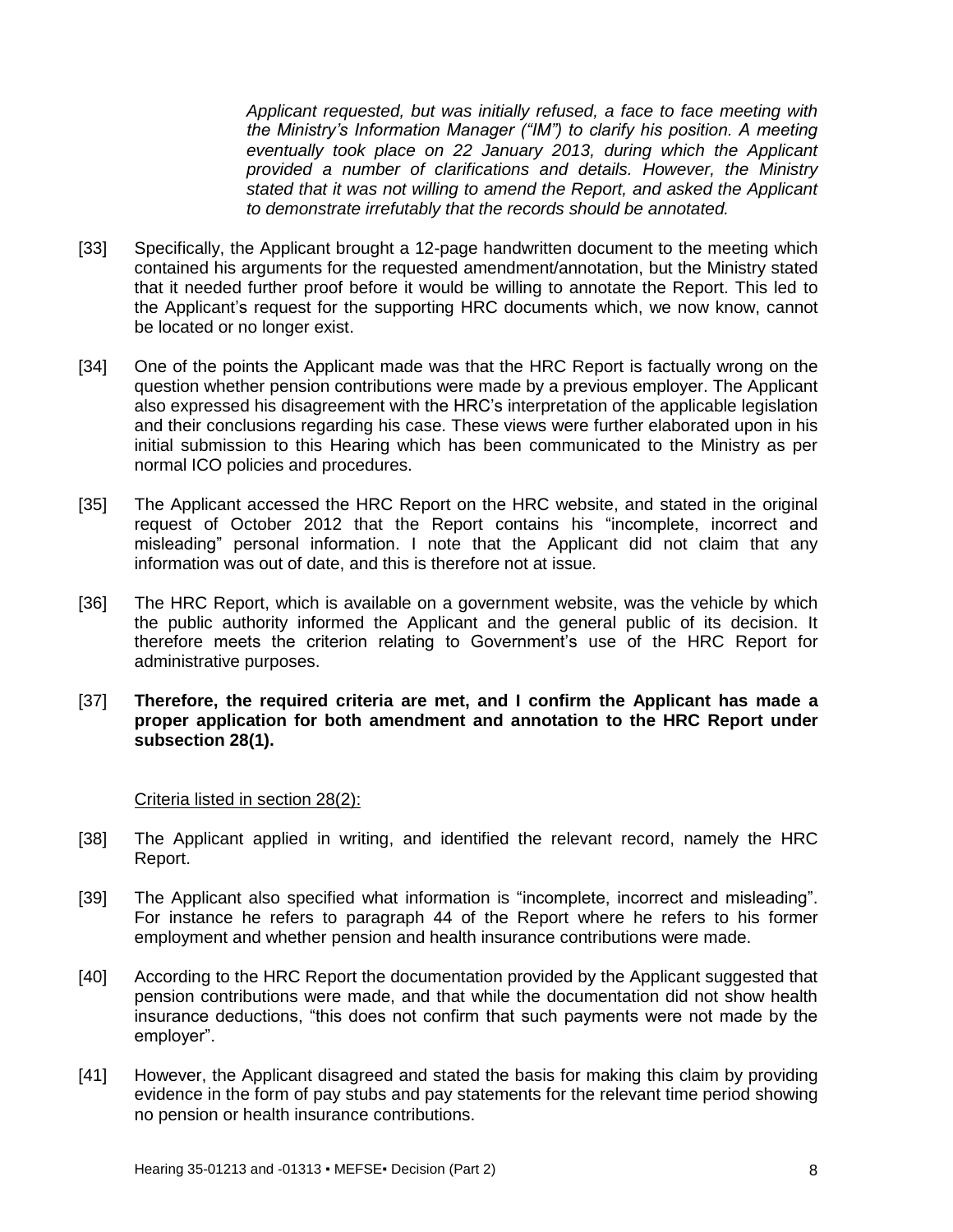- [42] The Applicant also identified the nature of the amendment sought, namely a change in the text of paragraph 44 of the Report to the effect that the incorrect information be amended.
- [43] **Therefore, since the requirements specified in section 28(2)(a) (i) to (iii) have also been met, the request constitutes a proper application for amendment under subsection 28(2)(a).**

#### Criteria listed in section 28(2)(b)(i) and (ii):

- [44] The request also satisfies the information required to be provided by the Applicant under subsection 28(b)(i) and (ii) in relation to an application for annotation, as the paragraphs above explain.
- [45] **Therefore, the request also constitutes a proper application for annotation under subsection 28(2)(b).**
- [46] **In view of the conclusions reached above, the Applicant has met the statutory requirements for making a request both to amend and to annotate the HRC Report, and the Ministry was incorrect in its assertion that no proper request was made.**

#### III. DID THE PUBLIC AUTHORITY MEET ITS LEGAL OBLIGATIONS IN RESPECT OF EITHER AMENDMENT OR ANNOTATION?

[47] Since the request was both for amendment and annotation, for clarity I will consider each of these matters consecutively.

#### **The request for amendment:**

Section 29 provides the following in relation to a request for amendment:

*29. (1) Where, in relation to any application under section 28, a public authority is satisfied as to the truth of the matters stated in the application, it shall, before or after first granting access, amend the record concerned in the prescribed manner.*

- [48] As already stated above, the Ministry asserts that it did not make a decision to amend or not amend the HRC Report, but that the Applicant simply failed to provide the necessary evidence for it to make a determination in the matter. Despite the passage of several months and the many interactions between the parties including the document provided by the Applicant on 22 January 2013, the Ministry in effect has not stated an opinion on the veracity of the Applicant's contentions. This is unsatisfactory as the Applicant, as well as the ICO, is entitled to receive a response one way or the other.
- [49] Section 29(1) requires that, before a public authority is required to amend a record, it must first be satisfied as to the truth of the matter. In effect, the Ministry says it has no opinion in this regard. However, given the Ministry's inaction in respect of the Applicant's request I consider it reasonable to assume that the Ministry is not satisfied that the Applicant's statements are true, and does not wish to amend the HRC Report.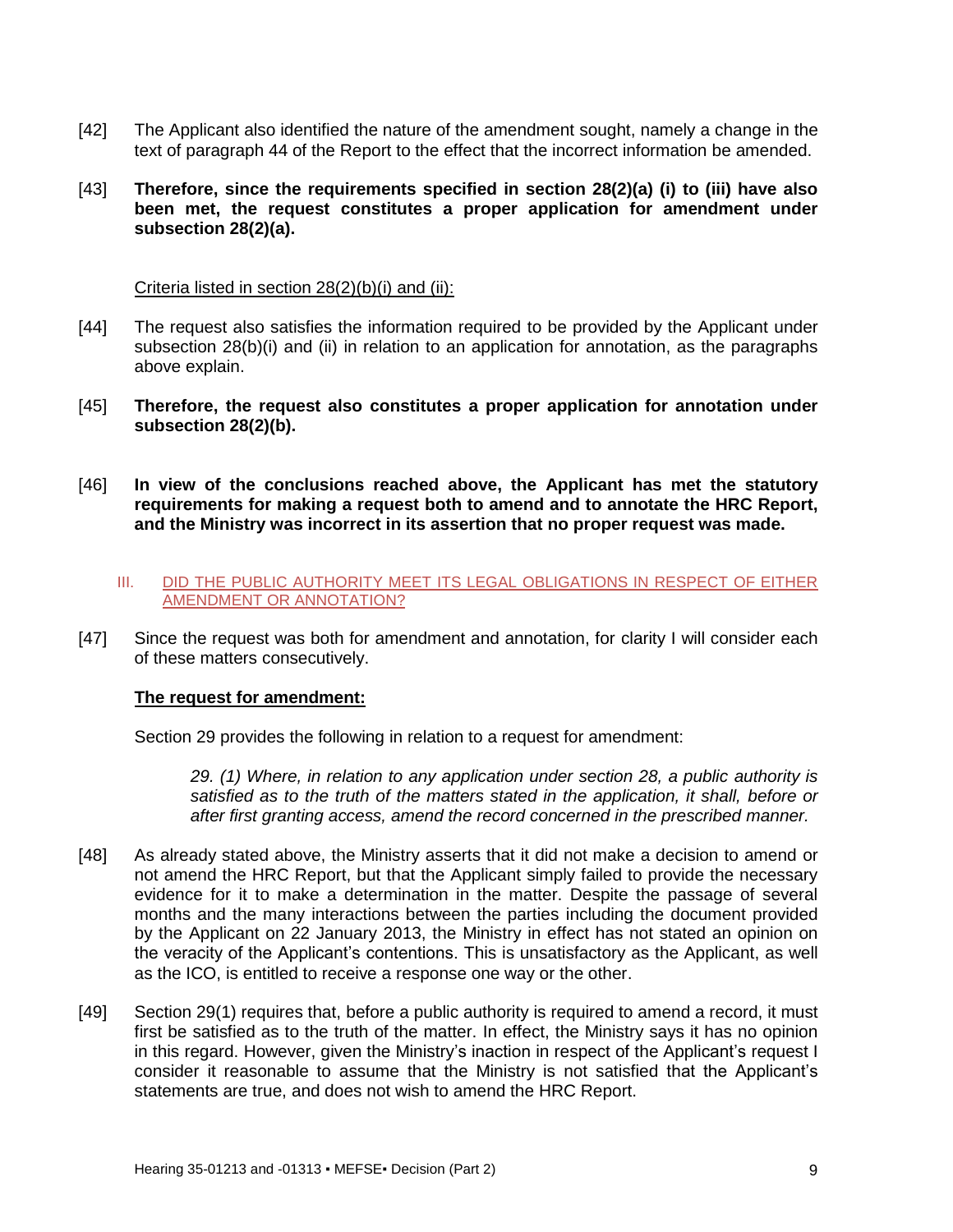Section 29 continues:

*29(2) Where a public authority decides not to amend a record it shall-*

*(a) take such steps as are reasonable to enable the applicant to provide a statement of the kind referred to in section 28 (2) (b); and*

*(b) annotate the record by adding thereto the statement referred to in paragraph (a).*

- [50] The FOI Law clearly provides that, where a public authority is not satisfied as to the truth of the matters stated by the Applicant, it may refuse amending the record, but it does so, it must, by virtue of subsection 29(2)(b), enable the applicant to provide a statement specifying the requested annotation and then annotate the record with that statement. The relevant statement, in this regard, has already been provided by the Applicant on 22 January 2013, and was further clarified in the Applicant's initial submission.
- [51] **In conclusion, the Ministry did not meet its obligation to provide a response to the Applicant. While the Ministry is not obligated to amend the record if it is not convinced of the veracity of the Applicant's objections, the Ministry must, in the alternative, annotate the record in the manner prescribed in the FOI Law and Regulations.**
- [52] In this regard, I want to clarify the following point. The right to seek an annotation (or amendment) does not grant an individual a license to annotate those parts of a record that do not constitute his or her own personal information. Section 28(1) grants an individual the right to seek amendment and/or annotation of personal information only where:
	- the personal information is contained in a record:
	- the personal information relates to himself: and,
	- he considers the personal information to be incomplete, incorrect, out of date or misleading.
- [53] Any information that falls outside of this specific scope is not covered by a request for amendment or annotation. General information, including information relating to other individuals, legal arguments and interpretations, and any information that does not constitute the personal information of the Applicant does not fall within the application of Part IV of the FOI Law relating to amendment and annotation.

#### IV. WHAT STEPS, IF ANY, MUST NOW BE TAKEN BY THE PUBLIC AUTHORITY?

[54] Having reached the above conclusions, I will now briefly consider regulation 19 and section 31. Regulation 19 prescribes the manner of annotation that is required, under the marginal title "Manner of annotating personal records". It provides the following:

> *19. (1) Annotation of records shall be completed by adding a file note to the record summarizing the applicant's statement cross-indexed to the material claimed to be incomplete, incorrect, out of date or misleading.*

> *(2) The annotation of the record shall be clearly displayed on the cover of all the applicant's files.*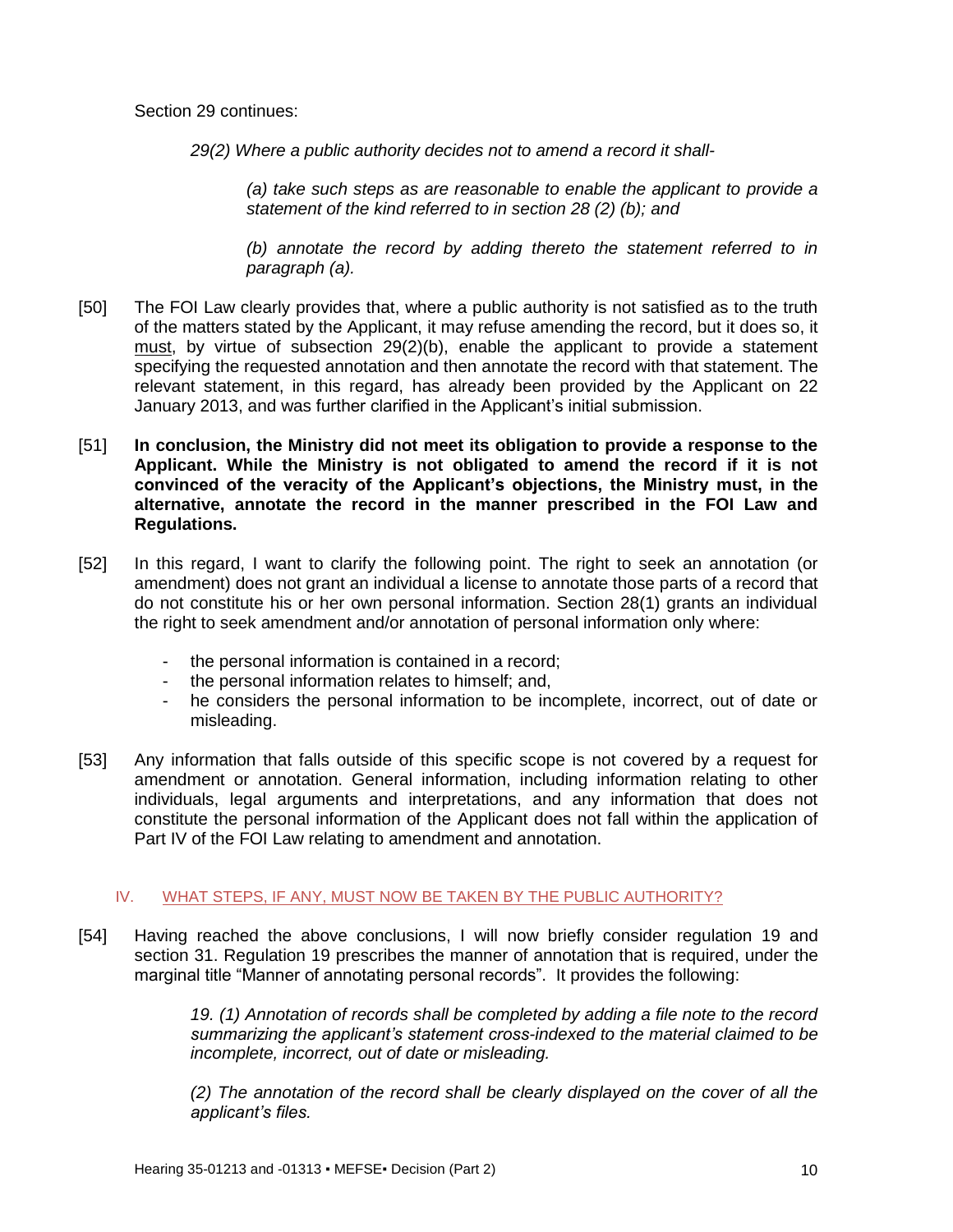#### Steps to be taken - file note:

[55] The Applicant's statement of 22 January 2013 identified those parts of the HRC Report that he considered "incomplete, incorrect, out of date or misleading". As noted above, that statement was further clarified in the Applicant's initial submission to this Hearing. The Applicant's statement and submission contain the following references to paragraphs in the HRC Report:

### HRC Report, paragraph 44:

- [56] Paragraph 44 states that the Applicant resigned from a previous job because the employer refused to make health and pension contributions. However, according to the HRC the documentation provided by the Applicant suggests that pension contributions were made, and that while the documentation did not show health insurance deductions, "this does not confirm that such payments were not made by the employer".
- [57] The Applicant takes umbrage at the HRC's interpretation, and refers to the original pay cheque stubs and pay statements, which he provided, for support. These appear to show that no deductions were made, either for pension or health insurance. He also questions why this matter was not investigated further, and alleges that he was intentionally discredited by the HRC's interpretation of the facts.
- [58] I do not need to pronounce as to the truthfulness of either version. However, for the reasons explained above, the Applicant clearly has a right to annotate those parts of the record that are his personal information and which he considers "incomplete, incorrect, out of date or misleading".
- [59] In view of the specific, limited nature of the right to amend or annotate the Applicant's own personal information, provided in section 28, the right to annotate does not grant the Applicant license to include in the annotation any statements that do not relate to his own personal information, such as questioning the actions, motivations or intentions of the HRC. Other means of complaint and redress were available to the Applicant, and I do not consider that the FOI Law is the correct means by which to investigate or redress alleged maladministration of a public authority outside of the boundaries of the FOI Law itself.
- [60] **Therefore, the Applicant has the right to annotate his personal information relating to the deductions for pension and health insurance in this paragraph, but this right does not extend questioning the motivations of the HRC, its Chairman or individual Members.**

## HRC Report, paragraph 74:

- [61] In this paragraph the HRC makes a general point about the United Nations Convention on Refugees ("Convention") and the Cayman Islands Immigration Law, 2003 relating to asylum. It does not contain the Applicant's personal information, and therefore the right to annotate does not extend to it.
- [62] **I do not require that this paragraph be annotated.**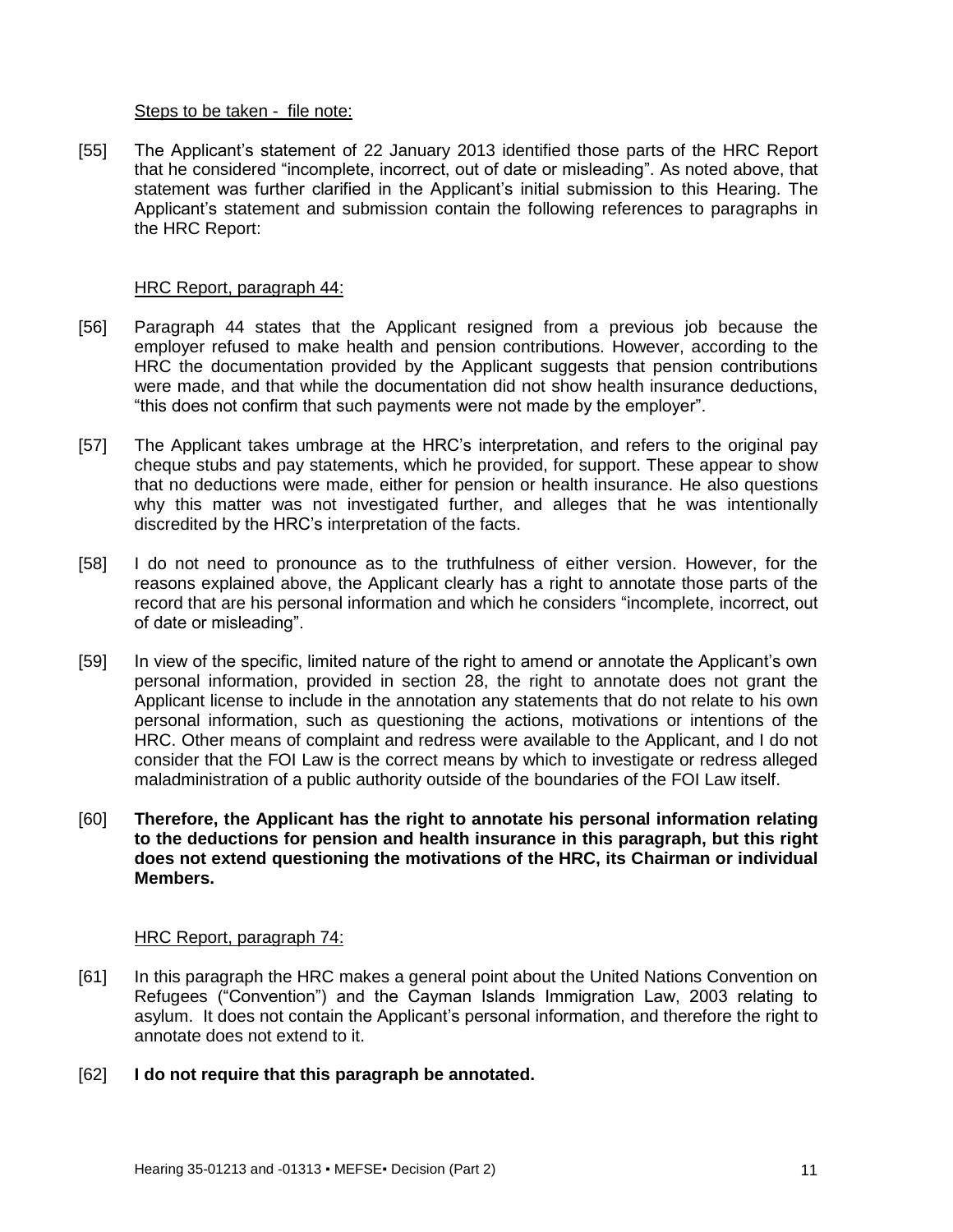### HRC Report, paragraphs 76 to 102:

- [63] These paragraphs are mostly general in nature, and discuss the general application of the Convention to the particular case of the Applicant. They also relate the experiences of the Applicant when, as a refugee, he was applying for employment.
- [64] Paragraphs 76 to 90 deal with legal provisions and the wage-earning rights of refugees, and arguably contain the Applicant's personal information. However, the Applicant does not disagree with the HRC on these specific points, and does not claim that the information is "incomplete, incorrect, out of date or misleading". Rather, the point he is conveying is that the conclusion of the HRC has subsequently not been applied correctly by potential employers, including the Health Services Authority ("HSA") and others. This clearly falls outside the scope of the right to annotate one's own personal information under the FOI Law.
- [65] Paragraph 102 is general in nature and does not contain the Applicant's personal information.
- [66] The remaining paragraphs (paras 91 to 101) discuss the Applicant's experiences when he was applying for work. In my view, the Report explains in a fair and balanced way the different points of view of both the Applicant and the employers.
- [67] These paragraphs undoubtedly contain the Applicant's personal information because they include opinions about him. The definition of personal information in regulation 2 specifically includes:

*(h) anyone else's opinions about the individual;*

- [68] **On this basis, only the following information is subject to annotation:**
	- **Paragraph 95 The opinion of the HSA's Human Resources Advisor on the Applicant's experience and skills, as well as the Applicant's performance in the interview process.**
	- **Paragraph 99 The evidence provided by the HSA about the greater experience of the preferred Caymanian in comparison to the Applicant.**
	- **Paragraph 100 The Applicant's failure to meet the established criteria.**
	- **Paragraph 101 The Applicant's failure to meet the requisite skills, as well as the statement about the infringement of Article 17(2).**

HRC Report, paragraph 118:

- [69] This paragraph is about a letter from the Chair of the Medical and Dental Council on the subject of the hiring of doctors at HSA. It does not constitute the personal information of the Applicant and the right in sections 28 and 29 does not apply to it.
- [70] **I do not require that this paragraph be annotated.**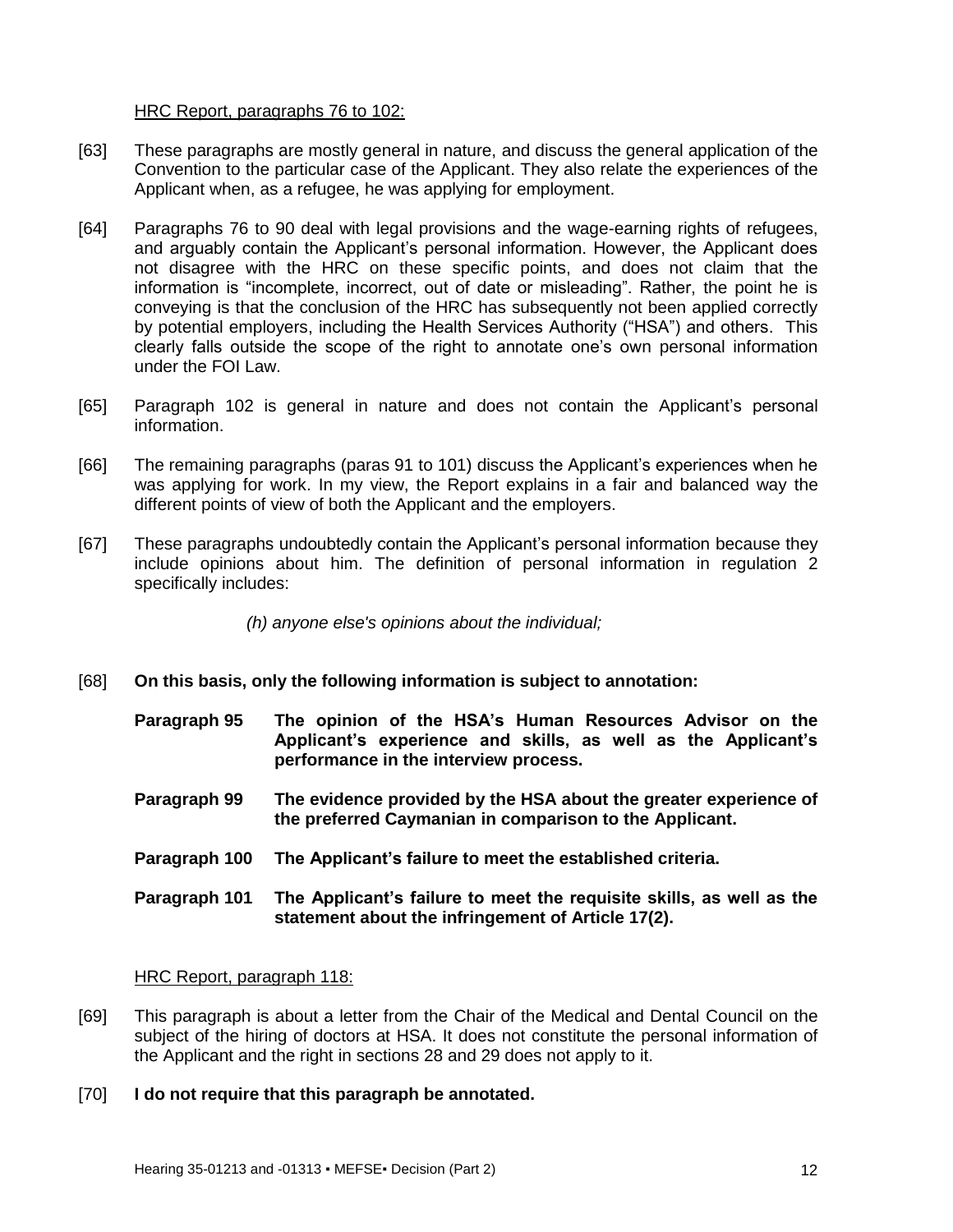### HRC Report, paragraphs 123 to 128:

[71] These paragraphs consist of information about Cuban doctors and the Applicant's contention that his position is indistinguishable from theirs. The Applicant points out alleged inaccuracies in relation to the information on the doctors, but this is not the personal information of the Applicant and therefore sections 28 and 29 do not apply to it.

### [72] **I do not require that these paragraphs be annotated.**

### HRC Report, paragraphs 141 to 147:

- [73] This section of the Report deals with the Applicant's allegation that he has been subjected to religious discrimination, which would engage Article 9, possibly in conjunction with Article 14, of the European Convention on Human Rights. The HRC concluded that there was no evidence of religious discrimination because of the inclusion of a question on religious denomination on an application form for a government job, but did advise that this inclusion be reconsidered.
- [74] The Applicant disagrees with the HRC's conclusion, and asks why such a question would be included, if not to discriminate on the basis of religion, and why the question was removed from forms after – as he says - he raised the issue.
- [75] This issue does not involve the Applicant's rights under sections 28 and 29.

### [76] **I do not require that these paragraphs be annotated.**

#### HRC Report, paragraph 45:

- [77] The Applicant believes that a chronology of events about him in the HRC Report is incomplete because it does not mention that he visited, or was asked to visit, a psychiatrist during his hunger strike which itself is mentioned in para 45. The ICO asked the Applicant to supply the date of the visit to the psychiatrist, and to the best of his knowledge it occurred on Monday, 13 February 2006.
- [78] The complaint that resulted in the HRC Report was made on 7 February 2006, and the HRC's Procedural Sub-Committee started gathering evidence from 10 February 2006. The Chairman himself met with the complainant on 16 February 2006.
- [79] The date of the visit to the psychiatrist was therefore after the complaint was made, but before all the facts had been gathered by the HRC or the Sub-Committee. While the date of the complaint itself could be taken as the cut-off date for a chronology, and while I understand that the HRC could not reasonably have been expected to keep adding more facts as they occurred, I am aware that the Applicant believes the visit is of importance, and I accept that it is best practice to include further relevant facts if possible. This information is also undoubtedly the Applicant 's personal information and including it in the annotation has the effect of completing the HRC's chronology.

#### [80] **Therefore, I require that the visit to the psychiatrist be included in the annotation.**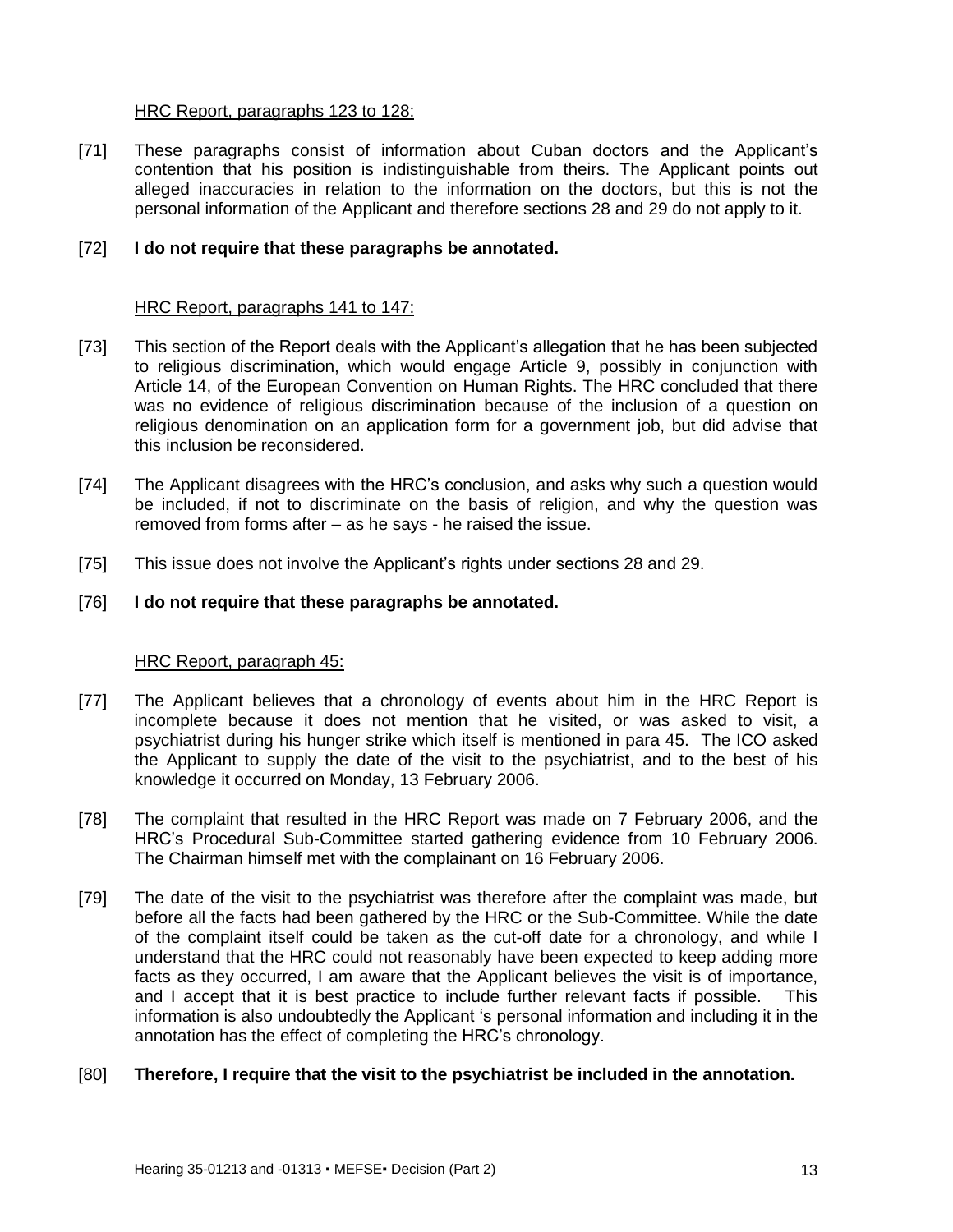[81] **In summary, the points that have to be included in the annotation relate to paragraphs 44, 45, 95, 99, 100 and 101 of the HRC Report, respectively dealing with the issues of the pension and health insurance deductions, the Applicant's visit to the psychiatrist, and the skills and experience of the Applicant in the recruitment exercises.**

#### Steps to be taken - display on cover of other files:

[82] **Under regulation 19(2) I require the Ministry to display the annotation clearly on the cover of all other files it may hold in relation to the Applicant. I consider that a reference to the annotation which clearly indicates where that annotation is publicly available, suffices in this regard.**

Steps to be taken - inform Applicant and other public authorities:

[83] **Furthermore, under section 31(b) I require that the Ministry inform the Applicant of the annotation, and take reasonable steps to inform any other public authority which it is satisfied has made prior use of the record, of the nature of the annotation.**

#### **The request for annotation:**

[84] Given that I have found that the Ministry is obligated to annotate the Report as an alternative to amendment under section 29(2), I consider that this question has been dealt with and I will not separately consider the request for annotation under section 30.

## <span id="page-13-0"></span>**F. FINDINGS AND DECISION**

#### **Findings:**

Having considered the new search conducted by the Ministry, following from the Decision issued on 5 December 2013, it is clear to me that the records requested by the Applicant cannot be located or do not exist anymore.

The Ministry's security provisions in relation to the transfer, shipment and or storage of records are insufficient.

As regards the request for amendment/annotation, in contradiction to what the Ministry concluded, the Applicant did meet the criteria required under section 28 of the *Freedom of Information Law, 2007* and made a proper request for both amendment and annotation.

The Ministry did not meet its legal obligations under section 29 of the *Freedom of Information Law, 2007* in respect of the Applicant's request for amendment/annotation.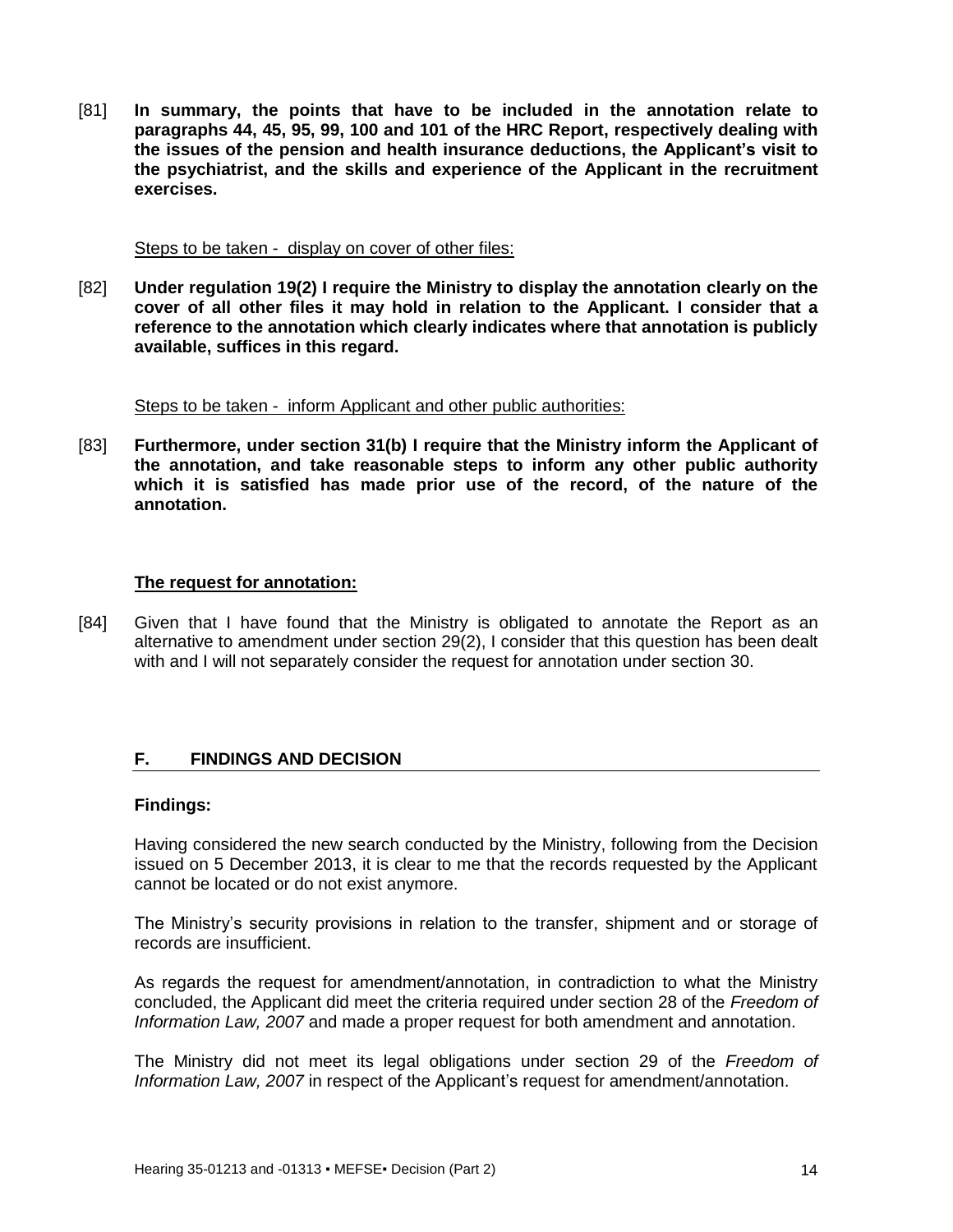While the Ministry is not obligated to amend the record, it is obligated under section 29(2), in the alternative, to annotate the record in the manner prescribed in section 29 and regulation 19, and take the further actions required under section 31 of the FOI Law.

Having considered the request for amendment/annotation in detail, the points that must be included in the annotation relate to paragraphs 44, 45, 95, 99, 100 and 101 of the HRC Report, as explained in paragraphs 56 to 60, 63 to 68 and 77 to 80 above, respectively dealing with the issues of the pension and health insurance deductions, the Applicant's visit to the psychiatrist, and the skills and experience of the Applicant in the recruitment exercises.

## **Decision:**

I require that the Ministry of Education, Employment & Gender Affairs annotate the Report created by the Human Rights Committee in relation to the Applicant in accordance with regulation 19, and take the further actions required under section 31, as follows:

- I. Pursuant to regulation 19(1), I require that the Ministry add a file note to the HRC Report which summarizes the Applicant's statement of 22 January 2013, further clarified in the Applicant's hearing submission, following my instructions in relation to paragraphs 44, 45, 95, 99, 100 and 101 of the HRC Report, in paragraphs 56 to 60, 63 to 68 and 77 to 80 above, respectively dealing with the issues of the pension and health insurance deductions, the Applicant's visit to the psychiatrist, and the skills and experience of the Applicant in the recruitment exercises.
- II. Pursuant to regulation 19(2), I require that the Ministry display the annotation of the records clearly on the cover of any other files it may hold on the Applicant. I consider that a reference to the annotation which clearly indicates where that annotation is publicly available, suffices in this regard.
- III. Pursuant to subsection 31(a), I require that the Ministry inform the Applicant of the annotations it has made.
- IV. Under subsection 31(a), I require that the Ministry take reasonable steps to inform any other public authority which it is satisfied has made prior use of the record, of the nature of the annotation.

If required, the Ministry should seek input from the Director of Computer Services Department and/or the Ministry's own webmaster or IT staff in order to ensure that the annotation is visible and accessible to every reader of the HRC Report on the Government website where it currently resides.

If the Ministry is unclear about the meaning or wording of the annotation, it should seek further clarification from the Applicant.

I also invite the Ministry to seek assistance and clarification from the ICO before finalizing the annotation, if needed.

Given that I have found that the Ministry's security provisions in relation to the transfer, shipment and or storage of records are insufficient, I require that the Ministry address these shortfalls in the ongoing development and review of its records management tools and policies being undertaking with the assistance of CINA.